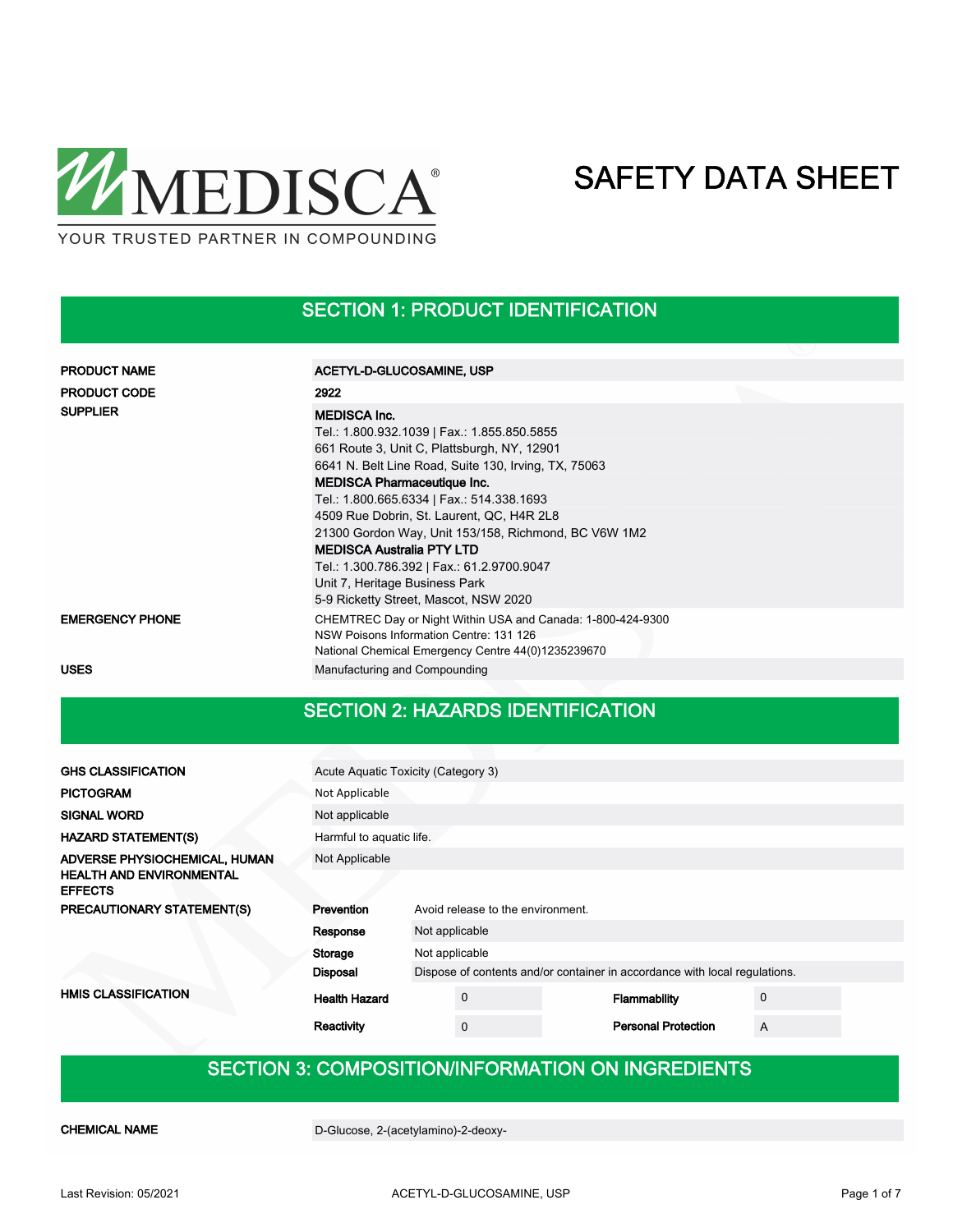

YOUR TRUSTED PARTNER IN COMPOUNDING

| <b>BOTANICAL NAME</b>       | Not applicable                                                             |                   |                  |             |  |  |  |
|-----------------------------|----------------------------------------------------------------------------|-------------------|------------------|-------------|--|--|--|
| <b>SYNONYM</b>              | Acetylglucosamine; 2-Acetamido-2-deoxy-D-glucose; N-acetyl-B-D-glucosamine |                   |                  |             |  |  |  |
| <b>CHEMICAL FORMULA</b>     | $C_8H_15NO6$                                                               |                   |                  |             |  |  |  |
| <b>CAS NUMBER</b>           | 7512-17-6                                                                  |                   |                  |             |  |  |  |
| <b>ALTERNATE CAS NUMBER</b> | Not applicable                                                             |                   |                  |             |  |  |  |
| <b>MOLECULAR WEIGHT</b>     | 221.2075                                                                   |                   |                  |             |  |  |  |
| <b>COMPOSITION</b>          | <b>CHEMICAL NAME</b>                                                       | <b>CAS NUMBER</b> | <b>EC NUMBER</b> | % BY WEIGHT |  |  |  |
|                             | ACETYL-D-GLUCOSAMINE                                                       | 7512-17-6         | 231-368-2        | 100         |  |  |  |

There are no additional ingredients present which, within the current knowledge of the supplier and in the concentrations applicable, are classified as health hazards and hence require reporting in this section.

### SECTION 4: FIRST-AID MEASURES

| IN CASE OF EYE CONTACT      | Flush with copious amounts of water for 15 minutes, separating eyelids with fingers. If irritation persists seek<br>medical aid. |  |  |  |  |  |
|-----------------------------|----------------------------------------------------------------------------------------------------------------------------------|--|--|--|--|--|
| IN CASE OF SKIN CONTACT     | Wash with soap & water for 15 minutes. If irritation persists seek medical aid.                                                  |  |  |  |  |  |
| <b>IF SWALLOWED</b>         | Call a physician. Wash out mouth with water. Do not induce vomiting without medical advice.                                      |  |  |  |  |  |
| <b>IF INHALED</b>           | Remove to fresh air. If not breathing, give artificial respiration. If breathing is difficult, give oxygen. Call a<br>physician  |  |  |  |  |  |
| <b>SYMPTOMS AND EFFECTS</b> | Not expected to present a significant hazard under anticipated conditions of normal use.                                         |  |  |  |  |  |

### SECTION 5: FIREFIGHTING MEASURES

| <b>SPECIFIC HAZARDS ARISING FROM</b><br><b>THE CHEMICAL</b>            | Not applicable                                                                                                                                                                             |
|------------------------------------------------------------------------|--------------------------------------------------------------------------------------------------------------------------------------------------------------------------------------------|
| <b>FLAMMABLE PROPERTIES</b>                                            | May be combustible at high temperature                                                                                                                                                     |
| <b>HAZARDOUS COMBUSTION PRODUCTS</b>                                   | Under fire conditions, hazardous fumes will be present.                                                                                                                                    |
| <b>SUITABLE &amp; UNSUITABLE</b><br><b>EXTINGUISHING MEDIA</b>         | <b>Small fire:</b> dry chemical, CO <sub>2</sub> or water spray. Large fire: dry chemical, CO <sub>2</sub> , alcohol resistant foam or water<br>spray. Do not get water inside containers. |
| <b>PROTECTIVE EQUIPMENT AND</b><br><b>PRECAUTIONS FOR FIREFIGHTERS</b> | Wear self-contained breathing apparatus and protective clothing to prevent contact with skin and eyes.                                                                                     |

### SECTION 6: ACCIDENTAL RELEASE MEASURES

| PERSONAL PRECAUTIONS                                    | Wear respiratory protection. Avoid dust formation. Avoid breathing vapours, mist or gas. Ensure adequate<br>ventilation. Evacuate personnel to safe areas. Avoid breathing dust.                                                                                                                                                        |
|---------------------------------------------------------|-----------------------------------------------------------------------------------------------------------------------------------------------------------------------------------------------------------------------------------------------------------------------------------------------------------------------------------------|
| <b>METHODS &amp; MATERIAL FOR</b><br><b>CONTAINMENT</b> | On land, sweep or shovel into suitable containers. Minimize generation of dust.                                                                                                                                                                                                                                                         |
| <b>CLEANUP PROCEDURE</b>                                | Do not touch damaged containers or spilled material unless wearing appropriate protective clothing. Wear<br>respirator, chemical safety goggles, rubber boots and heavy rubber gloves. Stop leak if you can do it without<br>risk. Prevent entry into waterways, sewers, basements or confined areas. Shut off all sources of ignition. |
|                                                         | Evacuate the area. If necessary, employ water fog to disperse the vapors. Absorb the matter with compatible<br>vermiculite or other absorbing material. Place in a suitable container and retain for disposal. Ventilate and clean                                                                                                      |

the affected area. Do not flush into sewerage system or to drains.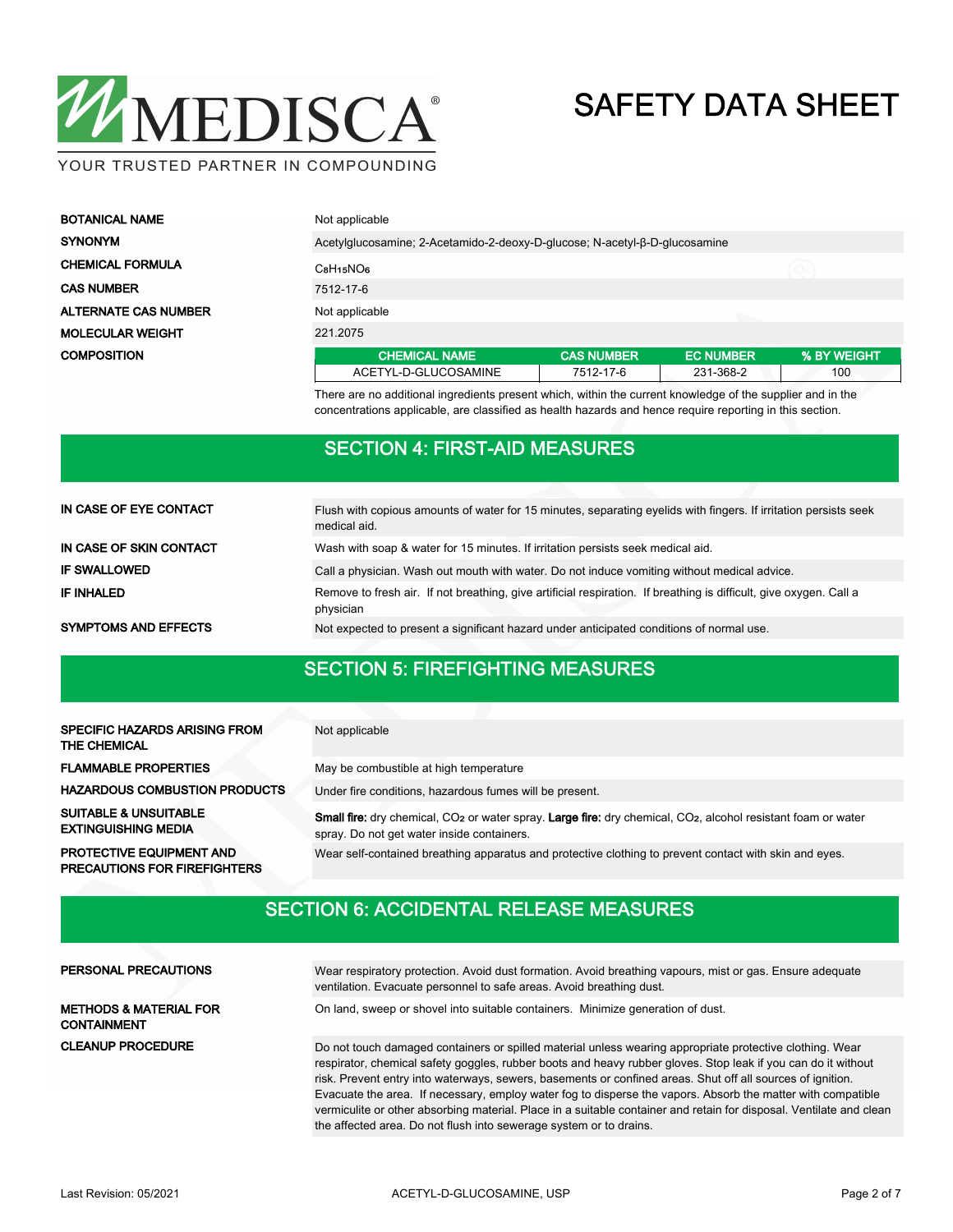

YOUR TRUSTED PARTNER IN COMPOUNDING

| REFERENCE TO OTHER SECTIONS          | See Section 7 for information on safe handling. See Section 8 for information on personal protection equipment.<br>See Section 13 for disposal information.                                                                                                                                                                                                                                                                                                                                             |  |  |  |  |
|--------------------------------------|---------------------------------------------------------------------------------------------------------------------------------------------------------------------------------------------------------------------------------------------------------------------------------------------------------------------------------------------------------------------------------------------------------------------------------------------------------------------------------------------------------|--|--|--|--|
|                                      | <b>SECTION 7: HANDLING AND STORAGE</b>                                                                                                                                                                                                                                                                                                                                                                                                                                                                  |  |  |  |  |
|                                      |                                                                                                                                                                                                                                                                                                                                                                                                                                                                                                         |  |  |  |  |
| <b>PRECAUTIONS FOR SAFE HANDLING</b> | Do not inhale. Avoid contact with eyes, skin and clothing. Avoid prolonged or repeated exposure. Wash<br>thoroughly after handling. Store away from incompatible materials, in a well-ventilated area. Eliminate all<br>sources of ignition. Store in accordance with local regulations. Do not store in unlabeled containers.<br>Containers that have been opened must be carefully resealed and kept upright to prevent leakage. Use<br>appropriate containment to avoid environmental contamination. |  |  |  |  |
| <b>CONDITIONS FOR SAFE STORAGE</b>   | Store away from incompatible materials, in a well-ventilated area. Eliminate all sources of ignition. Store in<br>accordance with local regulations. Do not store in unlabeled containers. Containers that have been opened<br>must be carefully resealed and kept upright to prevent leakage. Use appropriate containment to avoid<br>environmental contamination.                                                                                                                                     |  |  |  |  |
| <b>STORAGE CONDITIONS</b>            | Store in original container, tightly sealed, protected from direct sunlight and moisture.                                                                                                                                                                                                                                                                                                                                                                                                               |  |  |  |  |
| <b>SPECIFIC END USE(S)</b>           | See Section 1                                                                                                                                                                                                                                                                                                                                                                                                                                                                                           |  |  |  |  |

### SECTION 8: EXPOSURE CONTROLS/ PERSONAL PROTECTION

#### Chemical Name: ACETYL-D-GLUCOSAMINE CAS #: 7512-17-6

|               | <b>Country</b>     |     | Limit value-8 hours |     | <b>Limit value-Short Term</b> |      | <b>REL</b> | <b>Advisory</b> | <b>Notes</b> |
|---------------|--------------------|-----|---------------------|-----|-------------------------------|------|------------|-----------------|--------------|
|               |                    | ppm | mg/m <sup>3</sup>   | ppm | mg/m <sup>3</sup>             |      |            |                 |              |
| <b>OSHA</b>   | <b>USA</b>         | N/L | N/L                 | N/L | N/L                           | N/L  | N/L        | N/A             | N/A          |
| <b>ACGIH</b>  | <b>USA</b>         | N/L | N/L                 | N/L | N/L                           | IN/L | N/L        | N/A             | N/A          |
| <b>NIOSH</b>  | <b>USA</b>         | N/L | N/L                 | N/L | N/L                           | N/L  | N/L        | N/A             | N/A          |
| <b>WEEL</b>   | <b>USA</b>         | N/L | N/L                 | N/L | N/L                           | IN/L | N/L        | N/A             | N/A          |
| <b>HSIS</b>   | Australia          | N/L | N/L                 | N/L | N/L                           | N/L  | N/L        | N/A             | N/A          |
| <b>HSE</b>    | <b>UK</b>          | N/L | N/L                 | N/L | N/L                           | N/L  | N/L        | N/A             | N/A          |
| <b>GESTIS</b> | <b>Add Country</b> | N/L | N/L                 | N/L | N/L                           | IN/L | N/L        | N/A             | N/A          |

N/L = Not listed ; N/A = Not Available

PELs are 8-hour TWAs = Limit value - Eight hours Ceiling or Short-Term TWA = STEL = Limit value - Short term

Consult local authorities for provincial or state exposure limits. Particulates not otherwise regulated, respirable fraction: 5 mg/m³ EXPOSURE GUIDELINES Eyes: Wear appropriate protective eyeglasses or chemical safety goggles as described by WHMIS or OSHA's eye and face protection regulations in 29 CFR 1910.133 or European Standard EN166. Skin: Wear appropriate gloves to prevent skin exposure. Clothing: Wear appropriate protective clothing to minimize contact with skin. Respirators: Follow WHMIS or OSHA respirator regulations found in 29 CFR 1910.134 or European Standard EN 149. Use a NIOSH/MSHA or European Standard EN 149 approved respirator if exposure limits are exceeded or if irritation or other symptoms are experienced. Thermal Hazards: For products representing a thermal hazard, appropriate Personal Protective Equipment should be used. PERSONAL PROTECTIVE EQUIPMENT SPECIFIC ENGINEERING CONTROLS Adequate mechanical ventilation. Fumehood, eye wash station, and safety shower.

### SECTION 9: PHYSICAL AND CHEMICAL PROPERTIES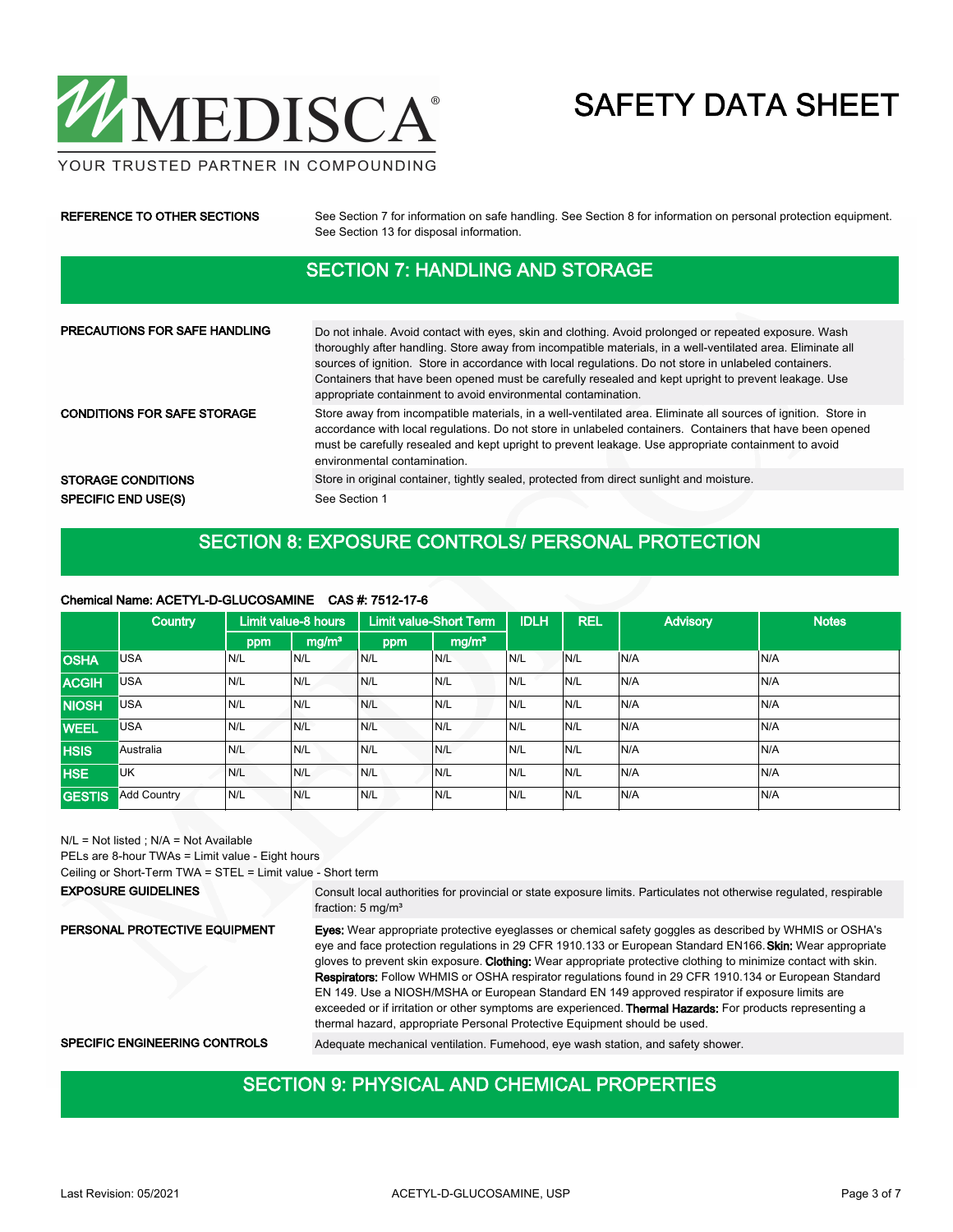

| <b>PHYSICAL STATE</b>                      | Solid |                                         |  |                                                      |                                      |  |                                                      |                                       |  |  |  |
|--------------------------------------------|-------|-----------------------------------------|--|------------------------------------------------------|--------------------------------------|--|------------------------------------------------------|---------------------------------------|--|--|--|
| <b>DESCRIPTION</b>                         |       | White to off-white powder.              |  |                                                      |                                      |  |                                                      |                                       |  |  |  |
| <b>SOLUBILITY</b>                          |       | Soluble in water; insoluble in alcohol. |  |                                                      |                                      |  |                                                      |                                       |  |  |  |
| <b>ODOR</b>                                |       | Not available                           |  |                                                      |                                      |  |                                                      |                                       |  |  |  |
| <b>FLAMMABILITY</b>                        |       | May be combustible at high temperature  |  |                                                      |                                      |  |                                                      |                                       |  |  |  |
| <b>AUTO-IGNITION</b><br><b>TEMPERATURE</b> |       | Not available                           |  | <b>BOILING POINT</b>                                 | Not available                        |  | <b>DECOMPOSITION</b><br><b>TEMPERATURE</b>           | Not available                         |  |  |  |
| <b>EVAPORATION RATE</b>                    |       | Not available                           |  | <b>EXPLOSIVE LIMIT</b>                               | Not available                        |  | <b>FLASH POINT</b>                                   | Not available                         |  |  |  |
| log P<br>(OCTANOL-WATER)                   |       | Not available                           |  | <b>LOWER FLAMMABLE/</b><br><b>EXPLOSIVE LIMIT(S)</b> | Not available                        |  | <b>MELTING/FREEZING</b><br><b>POINT</b>              | $(196-205)$ °C,<br>$(384.8 - 401)$ °F |  |  |  |
| <b>ODOR THRESHOLD</b>                      |       | Not available                           |  | <b>OXIDIZING PROPERTY</b>                            | Not available                        |  | pH                                                   | $6.0 - 8.0$                           |  |  |  |
| <b>RELATIVE DENSITY</b><br>$(WATER = 1)$   |       | Not available                           |  | <b>SPECIFIC GRAVITY</b>                              | Not available                        |  | <b>UPPER FLAMMABLE/</b><br><b>EXPLOSIVE LIMIT(S)</b> | Not available                         |  |  |  |
| <b>VAPOR DENSITY</b><br>$(AIR = 1)$        |       | Not available                           |  | <b>VAPOR PRESSURE</b>                                | $< 0.0000001$ kPa<br>$(25^{\circ}C)$ |  | <b>VISCOSITY</b>                                     | Not available                         |  |  |  |

The physical data presented above are typical values and should not be construed as a specification.

### SECTION 10: STABILITY AND REACTIVITY

| <b>REACTIVITY</b>                                 | Not established                                                                           |  |  |  |  |  |
|---------------------------------------------------|-------------------------------------------------------------------------------------------|--|--|--|--|--|
| <b>CHEMICAL STABILITY</b>                         | Stable under recommended storage conditions                                               |  |  |  |  |  |
| <b>INCOMPATIBLE MATERIALS</b>                     | Strong oxidants                                                                           |  |  |  |  |  |
| <b>HAZARDOUS DECOMPOSITION</b><br><b>PRODUCTS</b> | Toxic fumes of carbon monoxide, carbon dioxide, nitrogen oxides and other gases may occur |  |  |  |  |  |
| <b>HAZARDOUS POLYMERIZATION</b>                   | Will not occur                                                                            |  |  |  |  |  |
| POSSIBLITY OF HAZARDOUS<br><b>REACTION</b>        | Not established                                                                           |  |  |  |  |  |
| <b>CONDITIONS TO AVOID</b>                        | Moisture, sunlight and extreme temperatures                                               |  |  |  |  |  |

#### SECTION 11: TOXICOLOGICAL INFORMATION

| ACUTE TOXICITY                              | Oral: Rat: LD50: (mg/kg): Not available<br>Dermal: Rabbit LD50: (mg/kg): Not available<br>Inhalation: Rat: LC50: (mg/L/4hr): Not available |
|---------------------------------------------|--------------------------------------------------------------------------------------------------------------------------------------------|
| SKIN CORROSION/IRRITATION                   | Due to lack of data the classification is not possible.                                                                                    |
| SERIOUS EYE DAMAGE/EYE<br><b>IRRITATION</b> | Due to lack of data the classification is not possible.                                                                                    |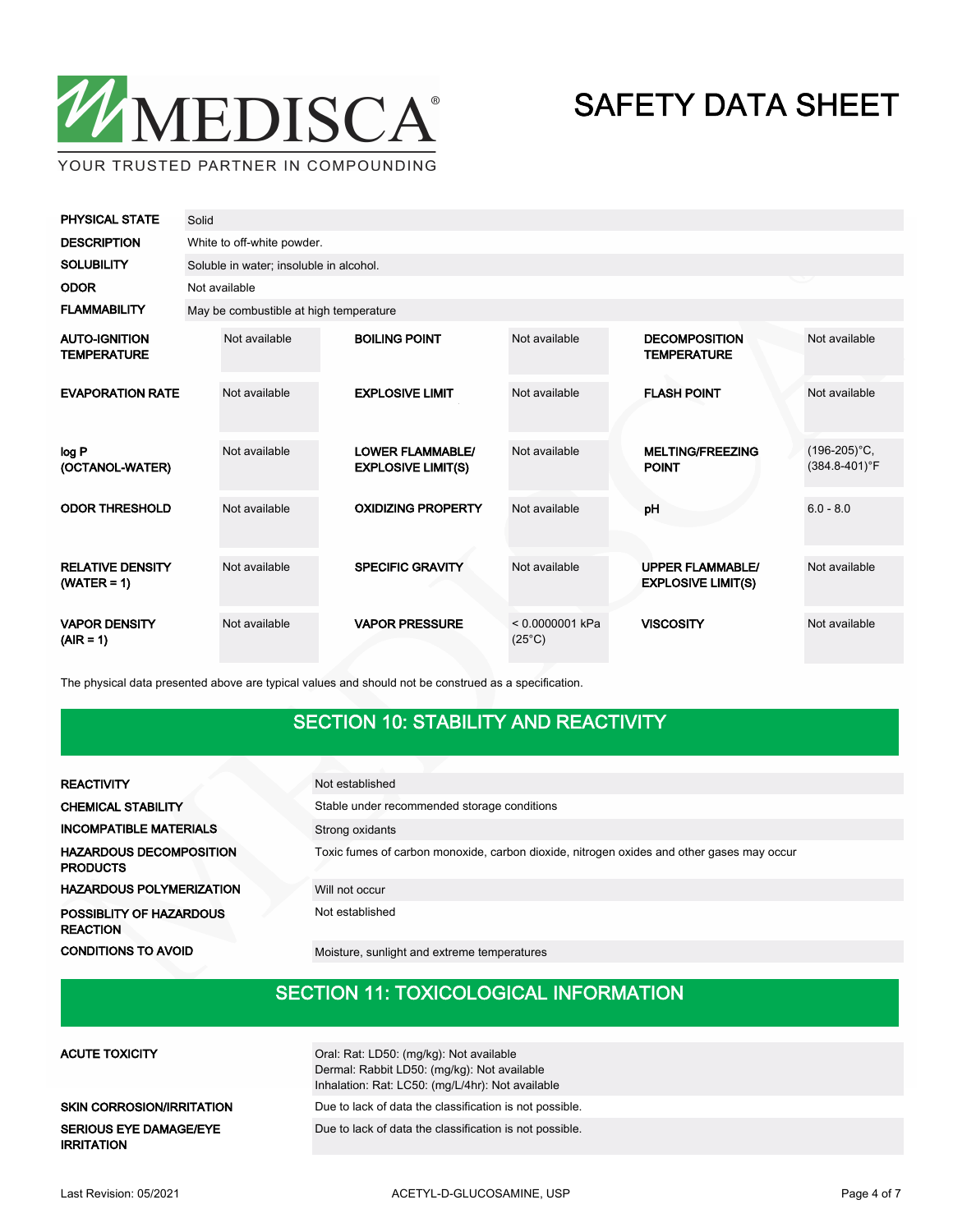

YOUR TRUSTED PARTNER IN COMPOUNDING

| <b>RESPIRATORY SENSITIZATION</b>                                    | Due to lack of data the classification is not possible.                                                                                                                                               |                                                                                                                                                 |  |  |  |  |  |
|---------------------------------------------------------------------|-------------------------------------------------------------------------------------------------------------------------------------------------------------------------------------------------------|-------------------------------------------------------------------------------------------------------------------------------------------------|--|--|--|--|--|
| <b>SKIN SENSITIZATION</b>                                           |                                                                                                                                                                                                       | Due to lack of data the classification is not possible.                                                                                         |  |  |  |  |  |
| <b>GERM CELL MUTAGENICITY</b>                                       | Based on available data, the classification criteria are not met.<br>Suspected mutagen: KNNMutagenicity model in VEGA (Q)SAR platform predicts that the chemical is Mutagen<br>(moderate reliability) |                                                                                                                                                 |  |  |  |  |  |
| <b>CARCINOGENICITY</b>                                              | <b>OSHA</b>                                                                                                                                                                                           | ACETYL-D-GLUCOSAMINE is not listed.                                                                                                             |  |  |  |  |  |
|                                                                     | <b>NTP</b>                                                                                                                                                                                            | ACETYL-D-GLUCOSAMINE is not listed.                                                                                                             |  |  |  |  |  |
|                                                                     | <b>IARC</b>                                                                                                                                                                                           | ACETYL-D-GLUCOSAMINE is not evaluated.                                                                                                          |  |  |  |  |  |
|                                                                     | California<br>Proposition 65                                                                                                                                                                          | This product does not contain any chemicals known to the State of California to cause<br>cancer, birth defects, or any other reproductive harm. |  |  |  |  |  |
| ADDITIONAL CARCINOGENICITY<br><b>INFORMATION</b>                    | Based on available data, the classification criteria are not met.                                                                                                                                     |                                                                                                                                                 |  |  |  |  |  |
| <b>REPRODUCTIVE TOXICITY</b>                                        | Due to lack of data the classification is not possible.                                                                                                                                               |                                                                                                                                                 |  |  |  |  |  |
| <b>SPECIFIC TARGET ORGAN TOXICITY -</b><br><b>SINGLE EXPOSURE</b>   | Due to lack of data the classification is not possible.                                                                                                                                               |                                                                                                                                                 |  |  |  |  |  |
| <b>SPECIFIC TARGET ORGAN TOXICITY -</b><br><b>REPEATED EXPOSURE</b> | Due to lack of data the classification is not possible.                                                                                                                                               |                                                                                                                                                 |  |  |  |  |  |
| <b>ASPIRATION HAZARDS</b>                                           |                                                                                                                                                                                                       | Based on available data, the classification criteria are not met.                                                                               |  |  |  |  |  |
| <b>SIGNS AND SYMPTOMS OF</b><br><b>EXPOSURE</b>                     | Not expected to present a significant hazard under anticipated conditions of normal use.                                                                                                              |                                                                                                                                                 |  |  |  |  |  |
| POTENTIAL HEALTH EFFECTS                                            | Inhalation                                                                                                                                                                                            | May be harmful if inhaled. May cause respiratory tract irritation.                                                                              |  |  |  |  |  |
|                                                                     | Ingestion                                                                                                                                                                                             | May be harmful if swallowed.                                                                                                                    |  |  |  |  |  |
|                                                                     | Skin                                                                                                                                                                                                  | May be harmful if absorbed through skin. May cause skin irritation                                                                              |  |  |  |  |  |
|                                                                     | Eyes                                                                                                                                                                                                  | May cause eye irritation.                                                                                                                       |  |  |  |  |  |

### SECTION 12: ECOLOGICAL INFORMATION

| <b>TOXICITY</b>                  | EC50: 48 Hr: Crustacea: (mg/L): Not available<br>LC50: 96 Hr: Fish: (mg/L): 35.79*<br>EC50: 72 or 96Hr: Algae (or other aqua plants): (mg/L): Not available                                      |  |  |  |  |
|----------------------------------|--------------------------------------------------------------------------------------------------------------------------------------------------------------------------------------------------|--|--|--|--|
| PERSISTENCE AND DEGRADABILITY    | Suspected persistent in the environment: Ready biodegradability model (IRFMN) in VEGA (Q)SAR platform<br>predicts that the chemical is Possible NON Readily Biodegradable (moderate reliability) |  |  |  |  |
| <b>BIOACCUMULATIVE POTENTIAL</b> | Not available                                                                                                                                                                                    |  |  |  |  |
| <b>MOBILITY IN SOIL</b>          | Soluble in water                                                                                                                                                                                 |  |  |  |  |
| <b>OTHER ADVERSE EFFECTS</b>     | Suspected hazardous to the aquatic environment                                                                                                                                                   |  |  |  |  |
|                                  | This product is not intended to be released into the environment                                                                                                                                 |  |  |  |  |
|                                  |                                                                                                                                                                                                  |  |  |  |  |

#### NOTES \*(KNN/ReadAcross) in VEGA (Q)SAR platform prediction (moderate reliability)

### SECTION 13: DISPOSAL CONSIDERATIONS

WASTE DISPOSAL **Dispose of in accordance with federal / local laws and regulations**. Avoid release into the environment.

### SECTION 14: TRANSPORT INFORMATION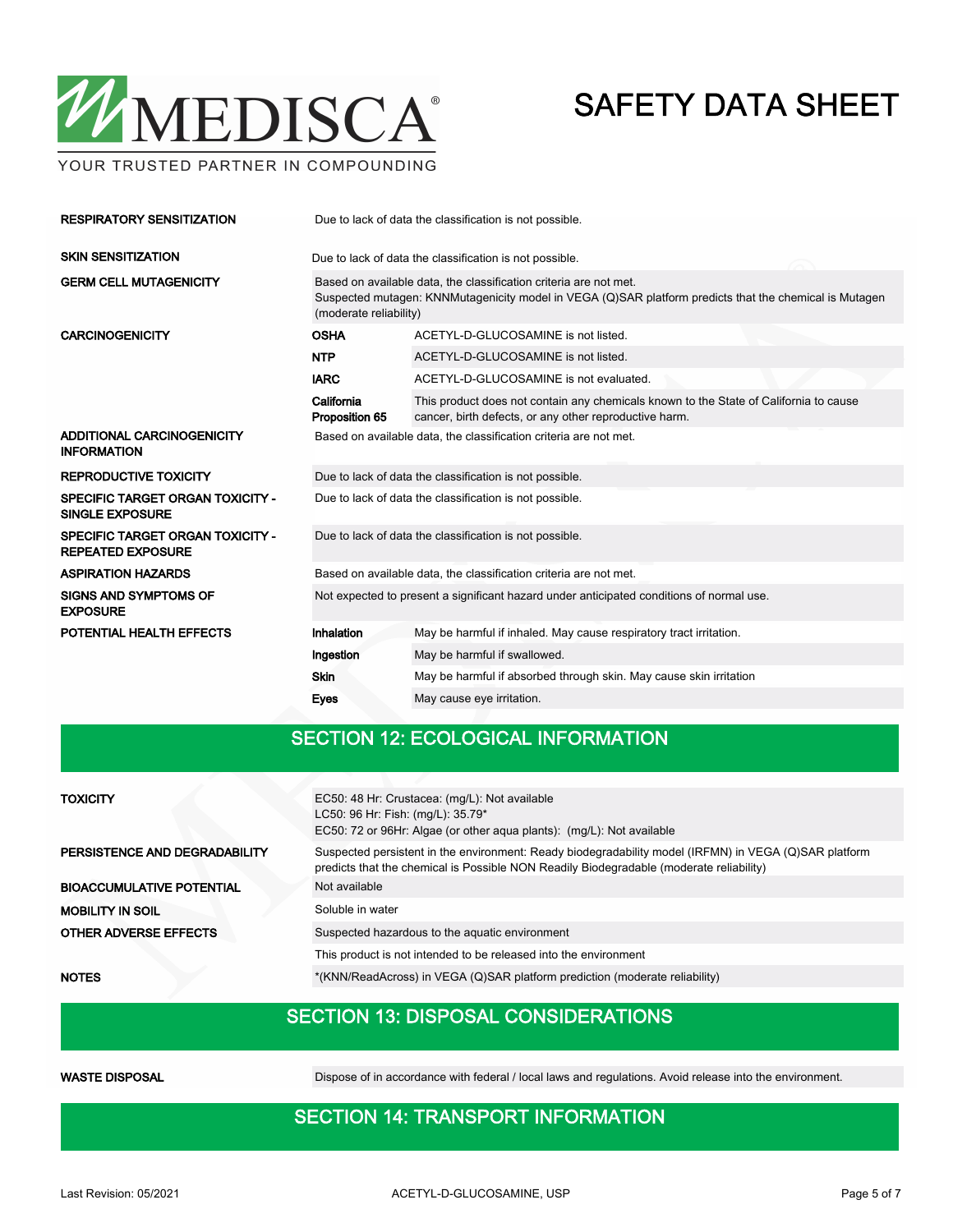

| UN PROPER SHIPPING NAME                                                                                   | Not dangerous good |
|-----------------------------------------------------------------------------------------------------------|--------------------|
| UN NUMBER                                                                                                 | Not applicable     |
| <b>CLASS</b>                                                                                              | Not applicable     |
| <b>PACKING GROUP</b>                                                                                      | Not applicable     |
| <b>AUSTRALIA</b>                                                                                          |                    |
| <b>HAZCHEM</b>                                                                                            | Not applicable     |
| <b>EU</b><br><b>TRANSPORT IN BULK ACCORDING TO</b><br>ANNEX II OF MARPOL 73/78 AND THE<br><b>IBC CODE</b> | Not listed         |
| <b>ENVIRONMENTAL HAZARDS</b>                                                                              | Not available      |
| <b>SPECIAL SHIPPING INFORMATION</b>                                                                       | Not applicable     |
|                                                                                                           |                    |

### SECTION 15: REGULATORY INFORMATION

#### UNITED STATES REGULATIONS

| <b>Chemical Name</b><br>& CAS     | <b>CERCLA</b><br><b>40 CFR</b><br>Part 302.4 | <b>SARA (Title III)</b><br><b>40 CFR</b><br>Part 372.65 | <b>Appendix A</b> | EPA 40 CFR Part 355<br><b>Appendix B</b> | Pennsylvania | Right-to-know<br><b>New Jersey</b> | <b>Massachusetts</b> | California<br>Prop 65 |
|-----------------------------------|----------------------------------------------|---------------------------------------------------------|-------------------|------------------------------------------|--------------|------------------------------------|----------------------|-----------------------|
| ACETYL-D-GLUCOSAMINE<br>7512-17-6 | N/L                                          | N/L                                                     | N/L               | N/L                                      | N/L          | N/L                                | N/L                  | N/L                   |

N/L = Not Listed; X = Listed

#### AUSTRALIAN REGULATIONS

| <b>Chemical Name</b><br><b>Poisons and Therapeutic</b><br><b>Goods Requlation</b><br>& CAS |     | Therapeutic Goods \<br>Act | Code of Practices -<br><b>Illicit Drug</b><br><b>Precursors</b> |  |
|--------------------------------------------------------------------------------------------|-----|----------------------------|-----------------------------------------------------------------|--|
| ACETYL-D-GLUCOSAMINE<br>7512-17-6                                                          | N/L | N/L                        | N/L                                                             |  |

N/L = Not Listed

#### EU REGULATIONS

| <b>Chemical Name</b><br>& CAS     | <b>REACH</b><br><b>ANNEX</b><br>XVII | <b>REACH</b><br><b>ANNEX</b><br>XIV | EC<br>1005/2009 | EC<br>850/2004 | <b>EC</b><br>1107/2009 | EC.<br>649/2012 | EC<br>2012/118 |
|-----------------------------------|--------------------------------------|-------------------------------------|-----------------|----------------|------------------------|-----------------|----------------|
| ACETYL-D-GLUCOSAMINE<br>7512-17-6 | N/L                                  | N/L                                 | N/L             | N/L            | N/L                    | N/L             | N/L            |

N/L = Not Listed; X = Listed

Any EU regulation not listed above is not applicable to this product.

### SECTION 16: OTHER INFORMATION

REFERENCES Available upon request